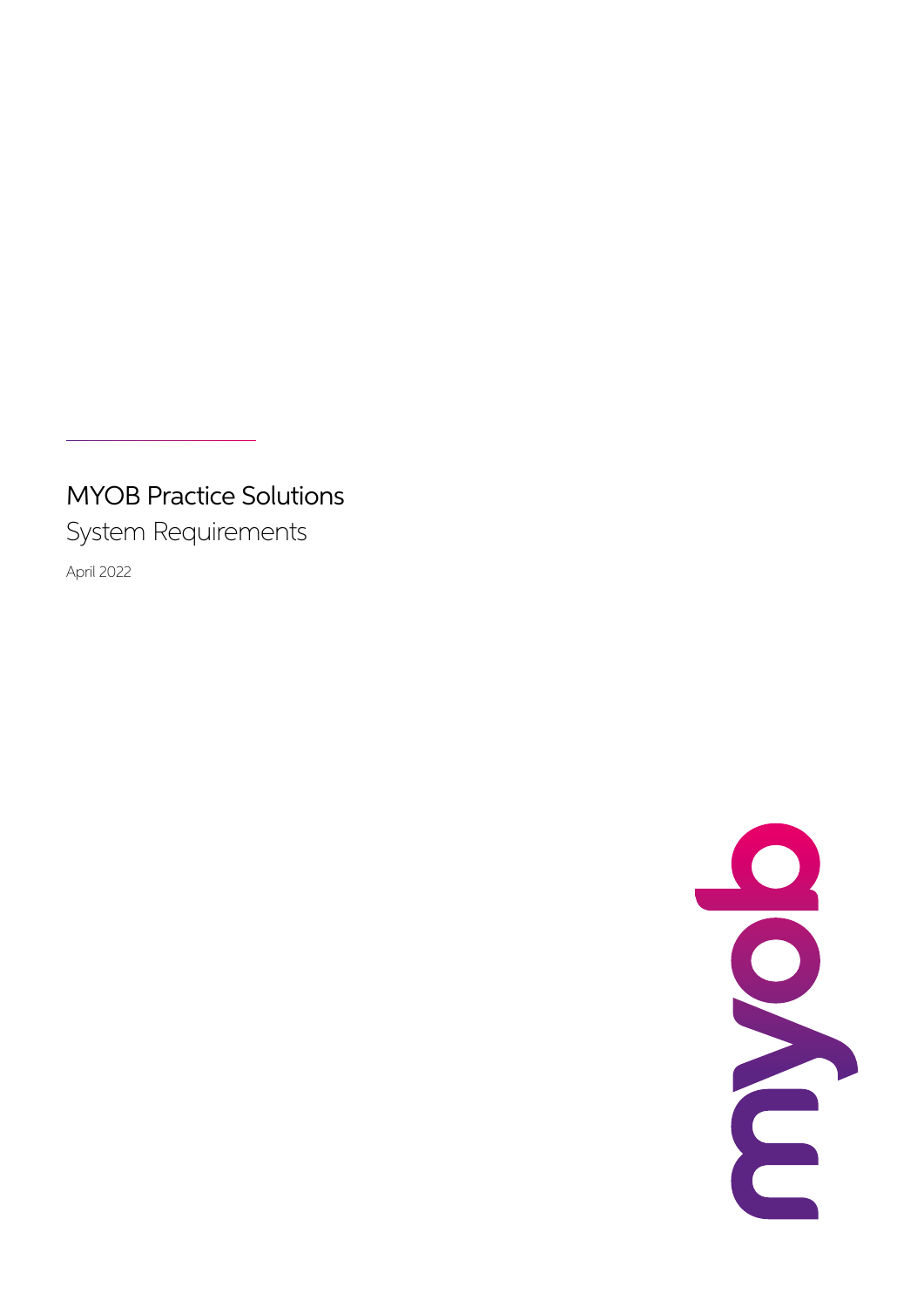# **OVERVIEW**

This information has been developed to provide you with information to effectively use MYOB Accountants Office and Accountants Enterprise applications in your practice. The system requirements recommend the hardware specifications for running MYOB applications. It also details the Microsoft operating systems, databases, and Office versions that MYOB applications are tested on.

It is important to note that system requirements will change as manufacturers release new technologies and old ones become obsolete or are no longer supported by the manufacturer. The system requirements will be kept up-to-date in line with these changes.

The MYOB system requirements are broken into the following areas:

- + Server
- + Workstation
- + Standalone
- + Printers
- + Operating system, database, and Microsoft Office
- + Internet Browsers
- + MYOB Practice Cloud Partners<sup>+</sup>

The MYOB system requirements relate to versions of the following MYOB applications that are currently in the market. If your practice is running an MYOB product that is not listed, please speak to your client manager.

Separate information about recommended [system](https://www.myob.com/au/support/minimum-system-requirements)  [requirements for the MYOB AccountRight range](https://www.myob.com/au/support/minimum-system-requirements) is available.

| Tax    | <b>Client Accounting</b>                                                                                           | Practice management | Document management | Other                                |
|--------|--------------------------------------------------------------------------------------------------------------------|---------------------|---------------------|--------------------------------------|
| AO Tax | AO Client Accounting<br>+ Ledger<br><b>Statutory Reporter</b><br>÷<br>Workpapers<br>÷<br><b>Assets Live</b><br>$+$ | AO Practice Manager | AO Document Manager | AO Corporate Compliance <sup>+</sup> |
| AE Tax | AE Client Accounting<br>+ Ledger<br>Statutory Reporter<br>÷<br>Workpapers<br>÷<br>Assets Live<br>÷                 | AE Practice Manager | AE Document Manager | AE Corporate Compliance +            |
|        | Ledger*                                                                                                            |                     | PDF Manager         | ProfitOptimiser                      |
|        | AE MAS                                                                                                             |                     |                     |                                      |
|        | AE Accounts (Series 8 and 6)                                                                                       |                     |                     | AE System Release                    |
|        | AE Reporter                                                                                                        |                     |                     | AE Profiles (Series 8 and 6)         |
|        | <b>AE Assets</b>                                                                                                   |                     |                     | <b>MYOB Portal</b>                   |
|        | AE AMS (NZ only)                                                                                                   |                     |                     | CompanyDocs <sup>+</sup>             |

MYOB Ledger is the latest online general ledger specifically designed for accounting practices. Contact your Client Manager if you want more information.

<sup>+</sup> AU only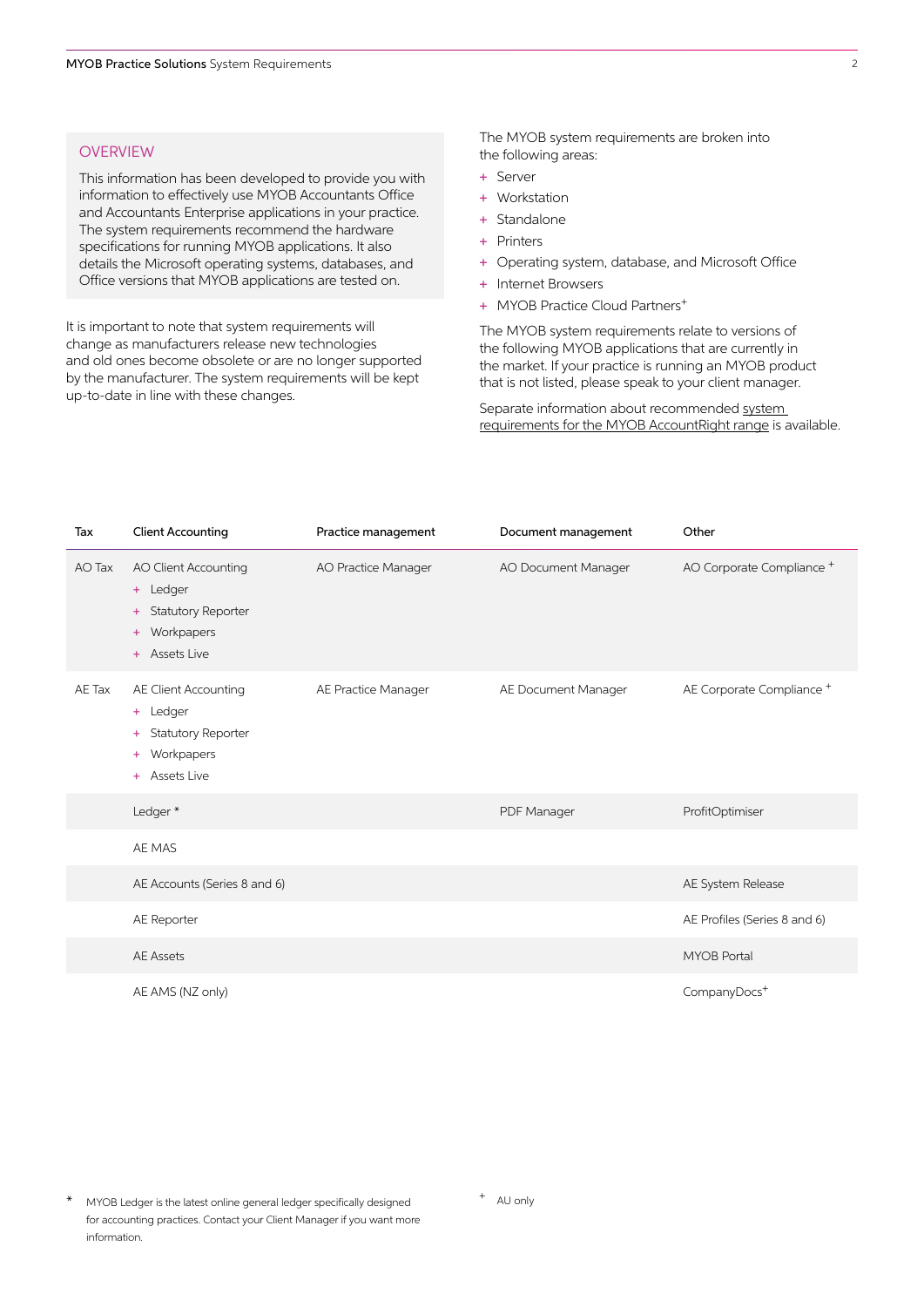#### GENERAL DISCLAIMER

MYOB is a developer of software and undertakes testing of its software to determine the applicable operating environment and hardware specifications. Given the complexity of such software and the fact that MYOB does not hold itself out to be an expert in hardware, network, or operating environments, it cannot guarantee the trouble free operation of its software on the hardware, network, or operating environments specified below.

MYOB recommends clients employ or contract a qualified hardware/network technician to assist in configuring their hardware, network, and operating system to enable them to use MYOB software. This document should be provided to your qualified hardware/network technician when working on your system.

#### SERVER

A server is not required if using MYOB software as a standalone (that is, where the software is used on one machine only and installed on the local hard drive). Please consult the [Standalone section](https://www.myob.com/au/support/minimum-system-requirements) of the MYOB system requirements for further details. When setting up a server to run MYOB software, it is important to note:

- + MYOB AE software is not tested on peer-to-peer networks. A peer-to-peer network is where the workstation is also used as a server.
- + MYOB AE software is not tested in environments where an operating system designed for a workstation is used as a server.
- + MYOB AO software is tested on peer-to-peer networks where the desktop operating system is used as a server for sites with up to five concurrent users.

#### Server requirements (excluding terminal server)

| Processor  | Dual Core Server class processor                                                                                                                                                                                                                                                                                                                                                                                                                                                                                                                                                                                                                                                                                                                                                                                                                                                                                                                                                                                                                                                                                                                                                                                                                                                                                                                 |
|------------|--------------------------------------------------------------------------------------------------------------------------------------------------------------------------------------------------------------------------------------------------------------------------------------------------------------------------------------------------------------------------------------------------------------------------------------------------------------------------------------------------------------------------------------------------------------------------------------------------------------------------------------------------------------------------------------------------------------------------------------------------------------------------------------------------------------------------------------------------------------------------------------------------------------------------------------------------------------------------------------------------------------------------------------------------------------------------------------------------------------------------------------------------------------------------------------------------------------------------------------------------------------------------------------------------------------------------------------------------|
| <b>RAM</b> | 8 GB or more                                                                                                                                                                                                                                                                                                                                                                                                                                                                                                                                                                                                                                                                                                                                                                                                                                                                                                                                                                                                                                                                                                                                                                                                                                                                                                                                     |
| Hard disk  | + 10k or 15k RPM based SAS/SCSI.<br>Base of 30 GB.<br>$+$<br>+ Allow extra hard disk space for backups as required.                                                                                                                                                                                                                                                                                                                                                                                                                                                                                                                                                                                                                                                                                                                                                                                                                                                                                                                                                                                                                                                                                                                                                                                                                              |
| Other      | + For optimal performance, we recommend that a dedicated SQL server is implemented, and that Microsoft Exchange<br>and other disk/CPU intensive processes be installed on a separate server.<br>For MYOB AO, Microsoft SQL Express 2014 32 bit only is supported and will be supplied in the product installation.<br>÷.<br>Other versions of SQL are not supported with MYOB AO.<br>We strongly recommend that sites with more than 30 concurrent users implement SQL Server Standard or Workgroup<br>÷.<br>Editions rather than SQL Express. Please consult a qualified Microsoft engineer as SQL Server has specific hard drive<br>and configuration requirements.<br>SQL Server Standard or Workgroup software and licences are not provided with MYOB software.<br>÷<br>Sites using Windows Server must ensure that Opportunistic Locking is disabled.<br>÷.<br>At least 1 Gbps network connectivity to all servers and workstations.<br>÷.<br>Server name length can not exceed 14 characters for AO clients and 15 characters for AE clients.<br>÷<br>MYOB application/data drive can not exceed 1.8TB (excluding MYOB Document Manager File Store location).<br>÷<br>Ensure DEP is configured per KB 34263<br>÷<br>Enable Linked Connections per KB 35152<br>÷<br>Windows terminal server/Microsoft remote desktop services requirements |
| Processor  | 2 x Dual or Quad Core Server class processor                                                                                                                                                                                                                                                                                                                                                                                                                                                                                                                                                                                                                                                                                                                                                                                                                                                                                                                                                                                                                                                                                                                                                                                                                                                                                                     |
| <b>RAM</b> | Base of 8 GB plus 1 GB per user                                                                                                                                                                                                                                                                                                                                                                                                                                                                                                                                                                                                                                                                                                                                                                                                                                                                                                                                                                                                                                                                                                                                                                                                                                                                                                                  |
| Hard disk* | + 10k or 15k RPM based SAS/SCSI or equivalent/faster speed SSD.<br>+ Base of 30 GB.<br>Allow extra for backups as required.                                                                                                                                                                                                                                                                                                                                                                                                                                                                                                                                                                                                                                                                                                                                                                                                                                                                                                                                                                                                                                                                                                                                                                                                                      |
| Other      | Screen resolution set to at least 1440 x 900 (inherited from client connection).<br>÷<br>Microsoft recommends that Exchange and SQL are located on a separate server if you are running Terminal Server.<br>÷<br>If you have more than 15-20 users you should consider multiple Terminal Servers. Speak to a qualified Microsoft engineer<br>$+$<br>experienced with Terminal Services and Citrix for more details.<br>Sites using Terminal Services must ensure that Opportunistic Locking is disabled.<br>÷<br>At least 1 Gbps network connectivity to all servers and workstations.<br>÷.<br>Server name length can not exceed 14 characters for AO clients and 15 characters for AE clients.                                                                                                                                                                                                                                                                                                                                                                                                                                                                                                                                                                                                                                                 |

- + MYOB application/data drive can not exceed 1.8TB (excluding MYOB Document Manager File Store location).
- + Ensure DEP is configured per [KB 34263](http://help.myob.com/wiki/x/wgN3AQ
)
- + Enable Linked Connections per [KB 35152](http://help.myob.com/wiki/x/7Ah3AQ
)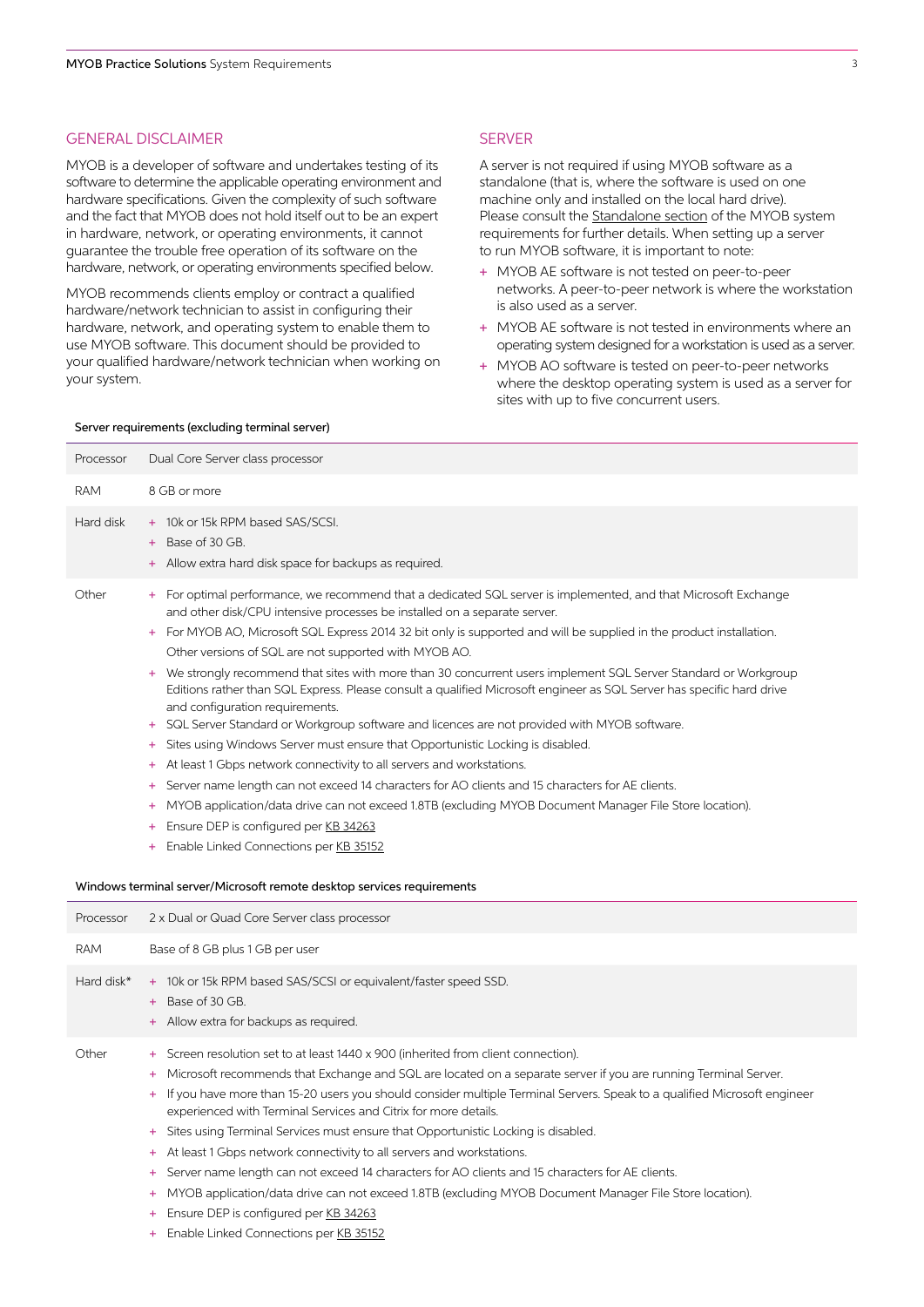## \* HARD DISK REQUIREMENTS FOR DOCUMENT MANAGER:

The file store size is dependent on your electronic file volume. The following can be used as a guide: 100,000 documents require approximately 35 GB of disk space in the file store (estimated using an average file size of 350 kB).

When estimating how much disk space you need, ensure all documents are considered including emails, scanned documents, image files, spread sheets, letters, PDFs, and so on. You should ensure you have enough storage space for at least five years worth of documents or the expected life of the hardware, allowing for growth. Always allow for system needs when looking at drive capacity to allow for housekeeping. Below are the hard disk requirements for the Document Manager File Store:

| Users    | Minimum | Recommended |
|----------|---------|-------------|
| 1 to 14  | 40 GB   | 300 GB      |
| 15 to 50 | 80 GB   | 300 GB      |
| $50+$    | 150 GB  | 500 GB      |

# **WORKSTATION**

If using MYOB software through a Terminal Server session, the workstation requirements do not apply.

# Workstation requirements

| Processor | Equivalent to Intel i5 or greater                                                                                                                                                                    |
|-----------|------------------------------------------------------------------------------------------------------------------------------------------------------------------------------------------------------|
| RAM       | 4 GB                                                                                                                                                                                                 |
| Hard disk | Base of 1.5GB                                                                                                                                                                                        |
| Other     | + Screen resolution set to at least 1440 x 900.<br>+ Internet access available<br>+ 1 Gbps network connection<br>+ Ensure DEP is configured per KB 34263<br>+ Enable Linked Connections per KB 35152 |

# STANDALONE

Standalone (that is, client and server on same machine)

| Processor  | Equivalent to Intel i5 or greater                                                                                                                                                                                                                                                                                                                                                                                                                                                                                                                                               |
|------------|---------------------------------------------------------------------------------------------------------------------------------------------------------------------------------------------------------------------------------------------------------------------------------------------------------------------------------------------------------------------------------------------------------------------------------------------------------------------------------------------------------------------------------------------------------------------------------|
| <b>RAM</b> | 8 GB                                                                                                                                                                                                                                                                                                                                                                                                                                                                                                                                                                            |
| Hard disk  | $+ 100$ GB.<br>Allow an increase of 50 MB per year per application.<br>$+$<br>+ Allow extra for backups as required.                                                                                                                                                                                                                                                                                                                                                                                                                                                            |
| Other      | + Screen resolution set to at least 1440 x 900.<br>Operating other processor/disk intensive processes and applications on the same machine may result in<br>$+$<br>performance degradation.<br>You must have Internet access from this PC.<br>$+$<br>Server name length can not exceed 14 characters for AO clients and 15 characters for AE clients.<br>$+$<br>MYOB application/data drive can not exceed 1.8TB (excluding MYOB Document Manager File Store location).<br>$+$<br>Ensure DEP is configured per KB 34263<br>$+$<br>Enable Linked Connections per KB 35152<br>$+$ |

+ 4GB RAM on 32 bit machines is acceptable, however performance issues may arise in some circumstances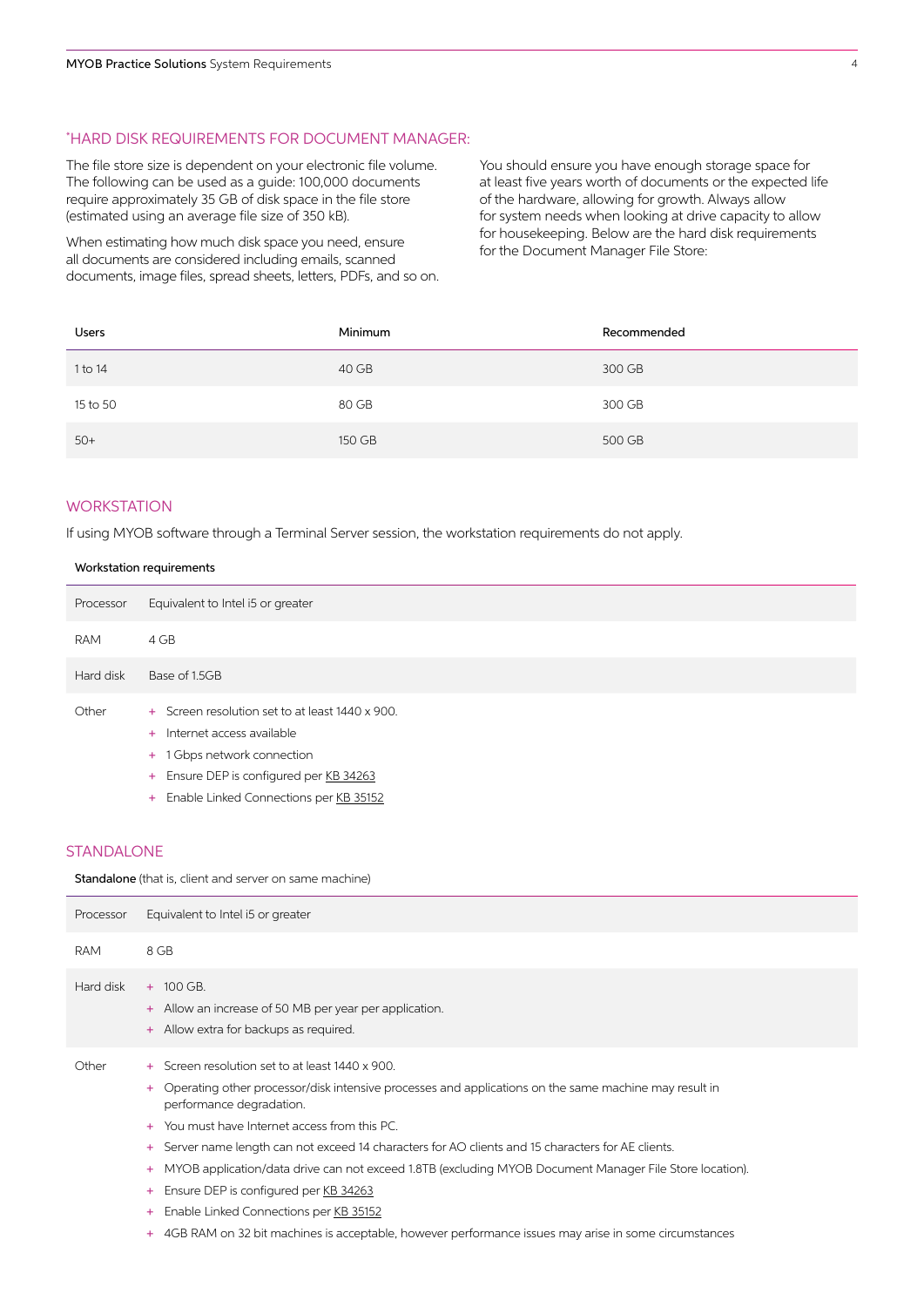# PRINTERS

A laser quality printer is required. MYOB operates with most standard printers that are supported by your operating system. MYOB does not support the use of dot matrix printers.

MYOB products are designed to work with true type fonts. Using post script fonts may produce unwanted results and accordinglyis not supported by MYOB.

## MICROSOFT OPERATING SYSTEM, DATABASE AND MS OFFICE

MYOB supports AE and AO applications on a number of Microsoft environments (versions of operating system, database, and Office). The tables below detail the environments that MYOB currently supports when running either AE or AO applications. If an environment is not listed or is past the 'End Date for MYOB Support', MYOB will not support the running of either AE or AO on that environment.

# SUPPORTED MICROSOFT SERVER OPERATING SYSTEMS

MYOB AE and AO applications are supported on the following versions of Microsoft operating systems.

| Operating system                                     | Reference notes | End date for MYOB support |
|------------------------------------------------------|-----------------|---------------------------|
| Windows Server 2022                                  | KB68715574      |                           |
| Windows Server 2019                                  | KB 31932252     |                           |
| Windows Server 2019 Remote Desktop Services          | KB 31932252     |                           |
| Windows Server 2016                                  | KB 38659        |                           |
| Windows Server 2016 Remote Desktop Services          | KB 38659        |                           |
| Windows Server 2012/2012 R2 Remote Desktop Services  | KB34911         |                           |
| Windows Server 2012/2012 R2                          | KB34911         |                           |
| Small Business Server 2011 SP1                       |                 | 31 December 2017          |
| Windows Server 2008 R2 SP1 Terminal Services: 64 bit |                 | 31 December 2017          |
| Window Server 2008 R2 SP1: 64 bit                    |                 | 31 December 2017          |

### SUPPORTED MICROSOFT DESKTOP OPERATING SYSTEMS

MYOB AE and AO applications are supported on the following versions of Microsoft desktop operating systems.

| Operating system                                   | Reference notes      | End date for MYOB support |
|----------------------------------------------------|----------------------|---------------------------|
| Windows 11 Pro/Enterprise                          | KB68715574           |                           |
| Windows 11 Home                                    | KB68715574 (AO only) |                           |
| Windows 10 Pro/Enterprise                          | KB37334              |                           |
| Windows 10 Home                                    | KB37334 (AO only)    |                           |
| Window 8.1/Windows 8.1 Pro Windows 8/Windows 8 Pro | KB34911              |                           |
| Windows 7 Professional/Ultimate SP                 |                      | 31 December 2016          |
| Windows 7 Home SP1                                 | AO only              | 31 December 2016          |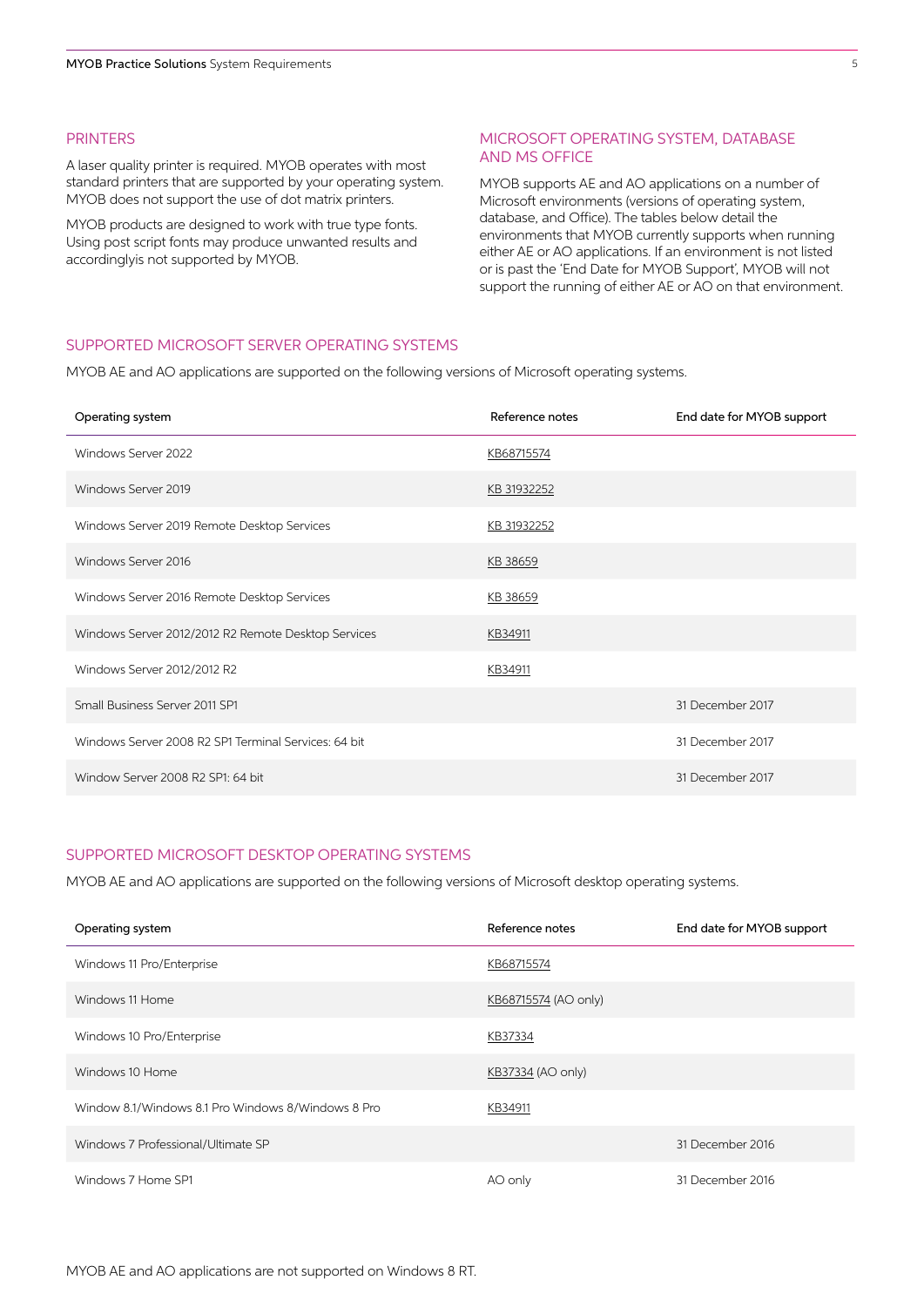# SUPPORTED MICROSOFT DATABASES

MYOB AE applications are supported on the following versions of Microsoft databases.

| Database                                    | Reference notes | End date for MYOB support |
|---------------------------------------------|-----------------|---------------------------|
| Microsoft SQL Server 2019: 64Bit*           | KB57115600      |                           |
| Microsoft SQL Server 2017: 64 bit *         | KB39102         |                           |
| Microsoft SQL Server 2016: 64 bit *         | KB38486         |                           |
| Microsoft SQL Server 2014: 32 and 64 bit ** | KB37212         |                           |
| Microsoft SQL Server 2012: 32 and 64 bit    | KB34911         |                           |

- Microsoft have release SQL 2019, SQL 2017 and SQL 2016 in 64 bit only. AE practices looking to upgrade will need to ensure they are using a 64 bit operating system. AE practices who integrate to Accountants Office Classic, please refer to the \*\*\* note.
- \*\* For MYOB AO sites integrating to AO Classic, Microsoft SQL Express 2008 R2 32 bit is supported on versions prior to 2017.2. For later versions SQL

2014 Express 32 bit is supported which will be supplied in the MYOB product installs. Other versions of SQL are not supported with MYOB AO.

\*\*\* For New Zealand MYOB AE sites which integrate to Accountants Office Classic, Microsoft SQL Server 2012 32 bit and SQL Server 2014 32 bit are currently supported.

#### SUPPORTED MICROSOFT OFFICE

MYOB AE applications are supported on the following versions of Microsoft databases

| Microsoft Office      | Reference notes | End date for MYOB support |
|-----------------------|-----------------|---------------------------|
| Microsoft Office 2021 | KB68715574      |                           |
| Microsoft Office 2019 | KB 31932254     |                           |
| Microsoft Office 2016 | KB38006         |                           |
| Microsoft Office 2013 | KB35139         |                           |
| Microsoft Office 365  | KB34622         |                           |
| Microsoft Office 2010 |                 | 31 December 2016          |

# SUPPORTED BROWSERS

MYOB products and services that require access to the internet are supported on the latest two versions of the following browsers to ensure that content displays and performs correctly:

- + [Firefox](https://www.mozilla.org/en-US/firefox/new/)
- + [Google Chrome](http://www.google.com/chrome/)
- + [Safari](https://www.apple.com/au/safari/)

# INTERNET EXPLORER

In January 2016 Microsoft made changes to the support status of [Internet Explorer](https://www.microsoft.com/en-us/download/internet-explorer.aspx). As of that date, [Internet Explorer 11](https://www.microsoft.com/en-us/download/internet-explorer.aspx) became the Microsoft supported browser for the majority of current operating systems.

To ensure that MYOB is providing safe and secure access to our online products and services, Internet Explorer 11 and Microsoft Edge are now the two supported Microsoft browsers. Refer to [KB37609](http://help.myob.com/wiki/x/1AV3AQ) for more information.